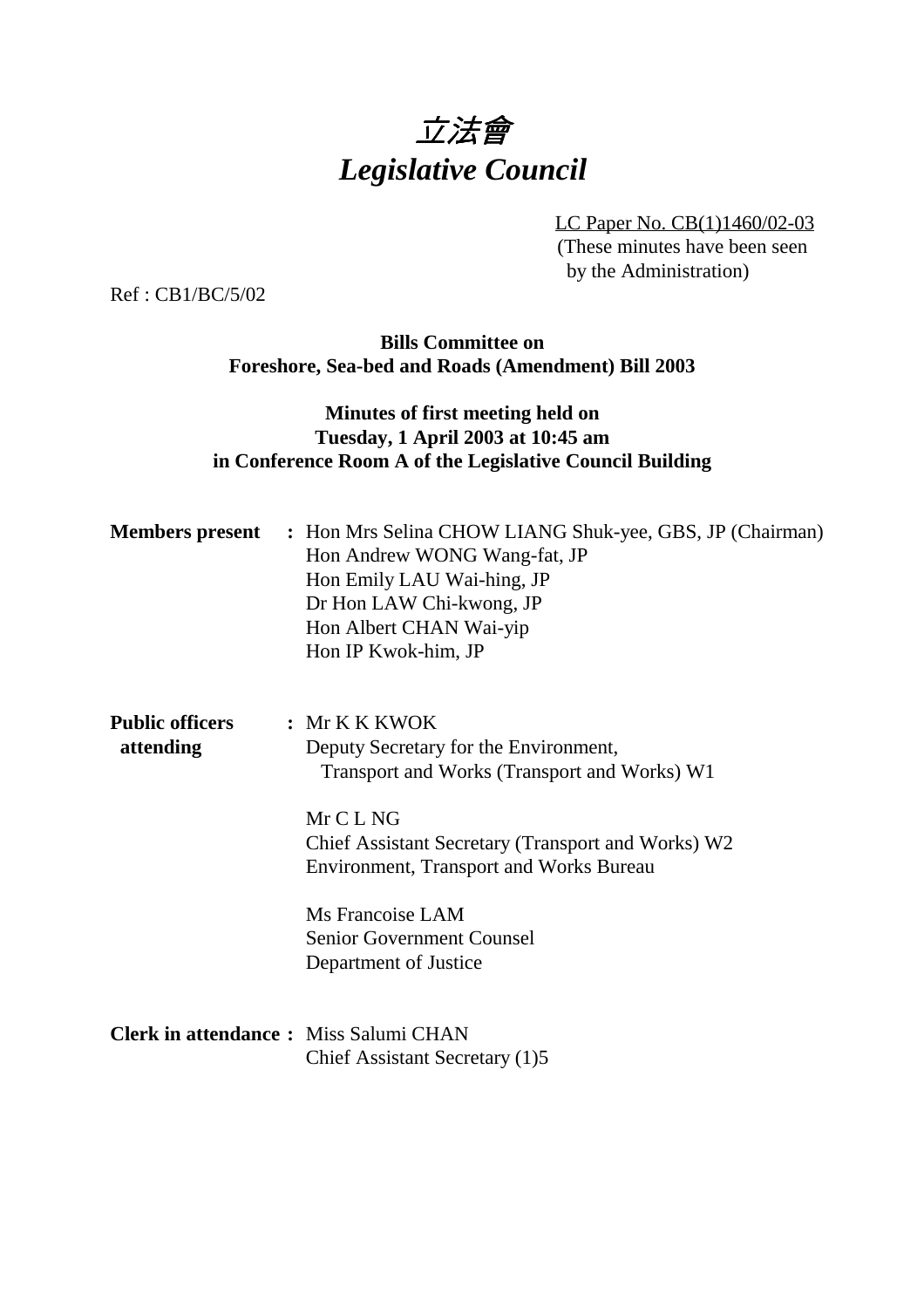#### **Staff in attendance :** Miss Monna LAI Assistant Legal Adviser 7

Mr Matthew LOO Senior Assistant Secretary (1)3

#### Action

#### **I. Election of Chairman**

Mrs Selina CHOW was elected Chairman of the Bills Committee.

#### **II. Meeting with the Administration**

(The Bill and papers for background information

| LC Paper No. CB(3)344/02-03                                           | $\equiv$ The Bill                     |
|-----------------------------------------------------------------------|---------------------------------------|
| Ref: ETWB(CR) 65/39                                                   | The Legislative Council Brief issued  |
|                                                                       | by the Environment, Transport and     |
|                                                                       | <b>Works Bureau</b>                   |
| LC Paper No. LS 53/02-03                                              | — The Legal Service Division Report   |
| LC Paper No. $CB(1)1231/02-03(01)$ — Marked-up copy of the Foreshore, |                                       |
|                                                                       | Sea-bed and Roads (Amendment) Bill    |
|                                                                       | 2003                                  |
| LC Paper No. $CB(1)1232/02-03(01)$ — Background brief prepared by the |                                       |
|                                                                       | Legislative Council Secretariat       |
| LC Paper No. $CB(1)1232/02-03(02)$ —                                  | Supplementary note on the "Measures"  |
|                                                                       | to expedite public works and the      |
|                                                                       | benefits of the Bill" provided by the |
|                                                                       | Administration)                       |

2. The Bills Committee deliberated (Index of proceedings attached at **Appendix**).

#### Follow-up actions to be taken by the Administration

- Admin 3. At the request of the Bills Committee, the Administration agreed to take the following actions within two weeks to facilitate the Bills Committee's scrutiny of the Bill-
	- 3.1 To provide a detailed analysis of the objections against the proposed projects under the Foreshore and Sea-bed (Reclamations) Ordinance (FS(R)O) (Cap. 127), the Roads (Works, Use and Compensation) Ordinance (R(WUC)O) (Cap. 370) and the Water Pollution Control (Sewerage) Regulation (Cap. 358 sub. leg. AL) (WPC(S)R) in the past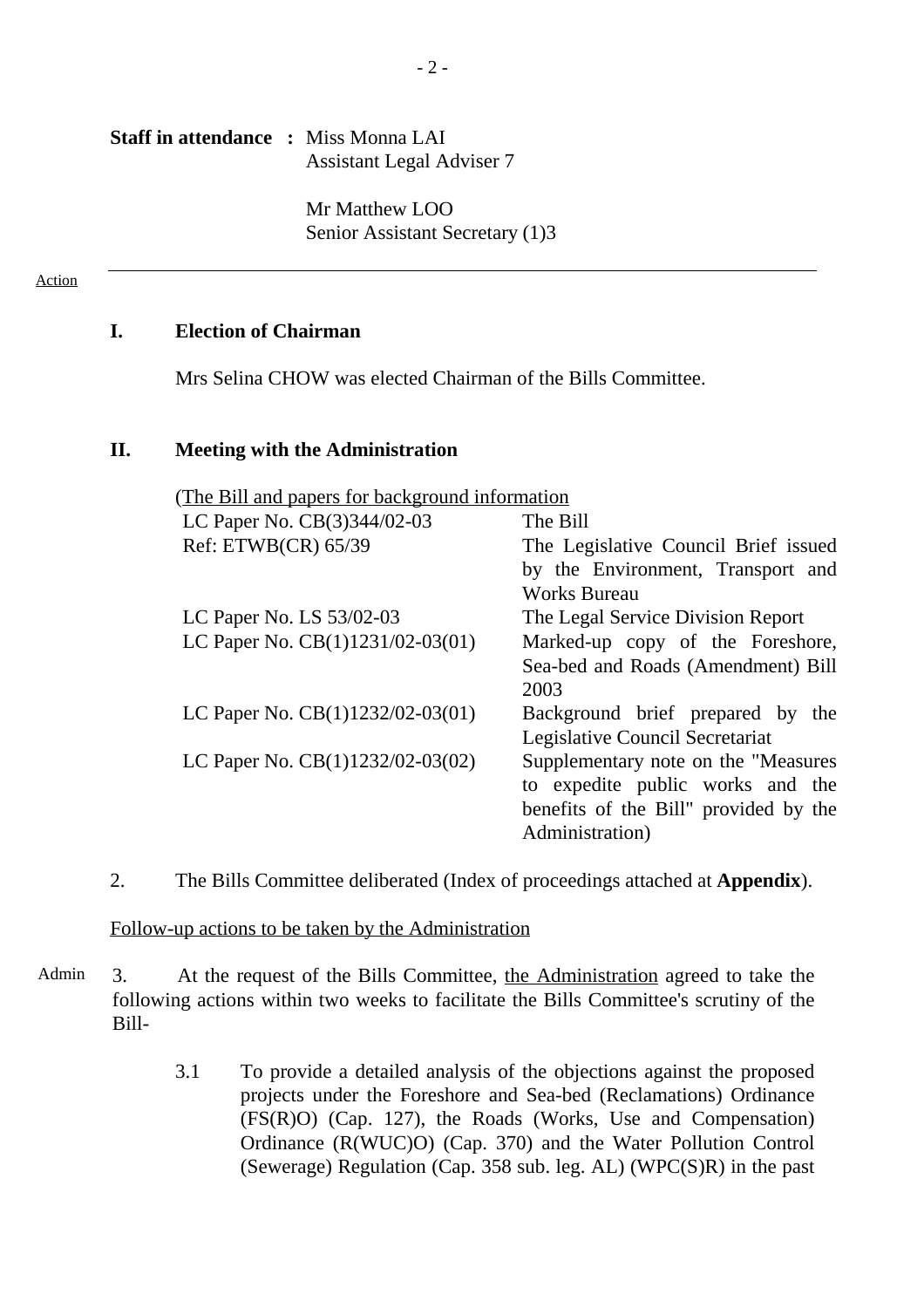five years. The analysis should include the following information:

- (a) Projects
	- (i) total number of projects involved; and
	- (ii) categorization of the projects according to their nature and level of complexity.
- (b) Lodging of objections
	- (i) number of objections lodged against each of the projects;
	- (ii) number of objections lodged within 30 days after the gazettal of the project;
	- (iii) number of objections lodged between the  $31<sup>st</sup>$  day and the end of the two-month period after the gazettal of the project; and
	- (iv) categorization of the objections mentioned in item (b)(iii) above according to their nature and level of complexity.
- (c) Resolution of objections
	- (i) number of objections which were resolved within four months;
	- (ii) number of objections which were resolved within four to seven months;
	- (iii) number of objections which were resolved within seven to nine months;
	- (iv) number of objections which the Chief Executive's approval had been sought to extend the period for resolving objections;
	- (v) number of objections which could not be resolved;
	- (vi) in respect of items (c)(iii) and (iv) above, details of the objections, including the reasons why such long period of time was required to resolve the objections; and
	- (vii) number of cases where the objectors had produced further arguments to delay the process of resolving the objections, and the implications of such cases on the delivery of the projects concerned.
- 3.2 To set out clearly and illustrate with examples the existing problems in processing and resolving objections against the projects under FS(R)O, R(WUC)O and WPC(S)R, and how the Bill could address the problems without compromising the right of the public to lodge objections.
- 3.3 To set out the administrative measures taken by the Government to speed up the processing and resolving of objections against the projects under  $FS(R)O$ ,  $R(WUC)O$  and  $WPC(S)R$ , including the requirements for Government departments and objectors to enhance the process, and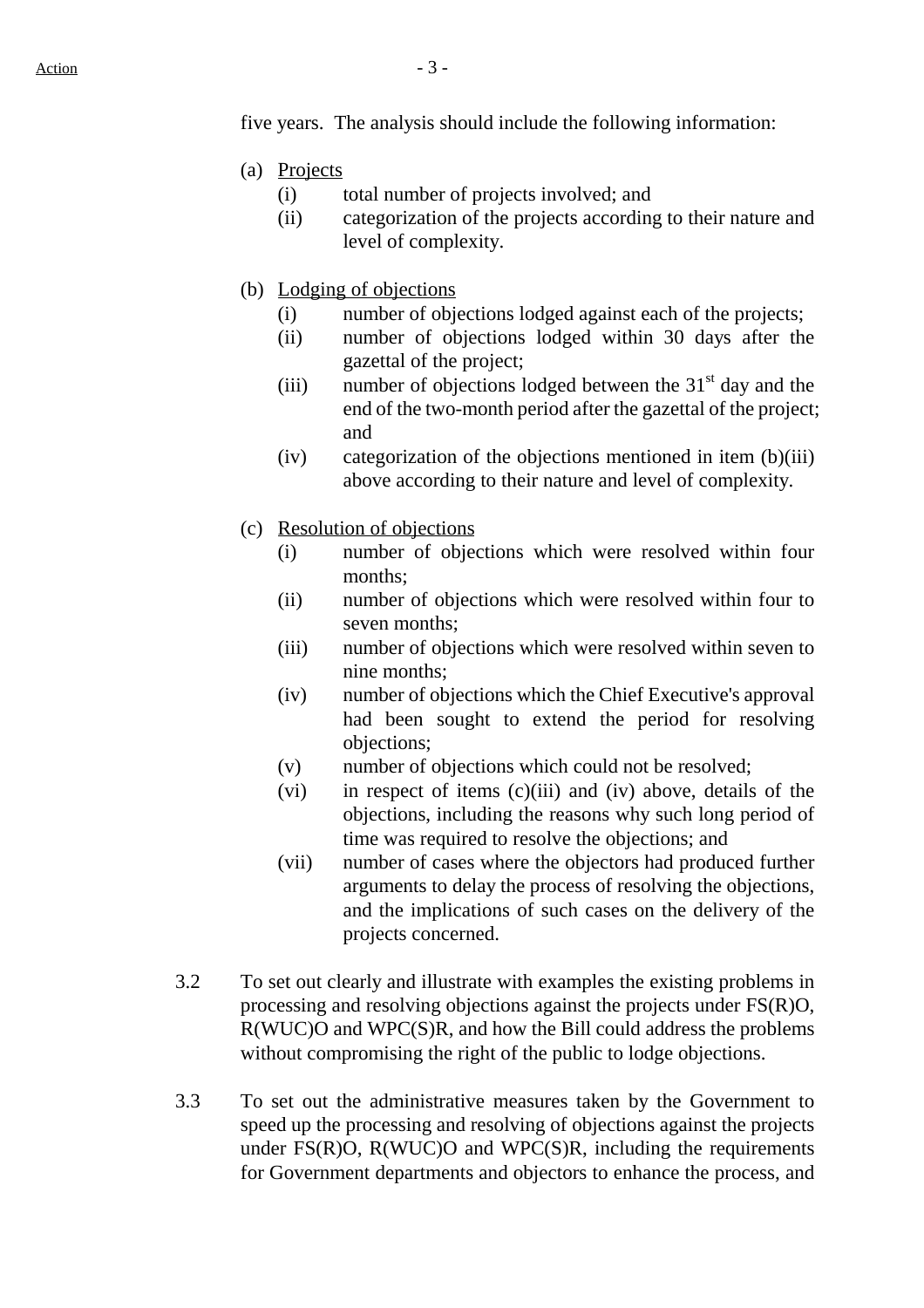to provide samples of relevant documents, such as correspondences with the objectors.

3.4 Apart from consulting the District Councils on proposed projects, to consider adopting further measures, such as organizing public consultation forums, to enhance public awareness of the details and implications of the projects.

(*Post-meeting note*: The English version of the Administration's response was issued to members vide LC Paper No. CB(1)1489/02-03(02) on 23 April 2003.)

#### Public consultation

4. The Bills Committee considered it necessary to consult the public on the Bill. As agreed by the Bills Committee, the Clerk:

- (a) would arrange for the invitation of public views by issuing a press release, placing advertisements in the South China Morning Post and Apple Daily, and uploading an invitation note on the Website of the Legislative Council (LegCo);
- (b) would invite the 18 District Councils to give views on the Bill; and
- (c) would invite Advisory Council on Environment and green groups to give views on the Bill.

(*Post-meeting note*: The press release was issued and the invitation note was uploaded on the LegCo Website on 2 April 2003. Advertisements were placed in the two newspapers on 3 April 2003. Letters were also issued to the 18 District Councils and relevant organizations on 3 April 2003.)

## Date of next meeting

5. The Bills Committee agreed that the second meeting be held on Friday, 2 May 2003 from 10:45 am to 12:45 pm for meeting with deputations and the Administration.

## **III. Any other business**

6. There being no other business, the meeting ended at 12:00 noon.

Council Business Division 1 Legislative Council Secretariat 23 April 2003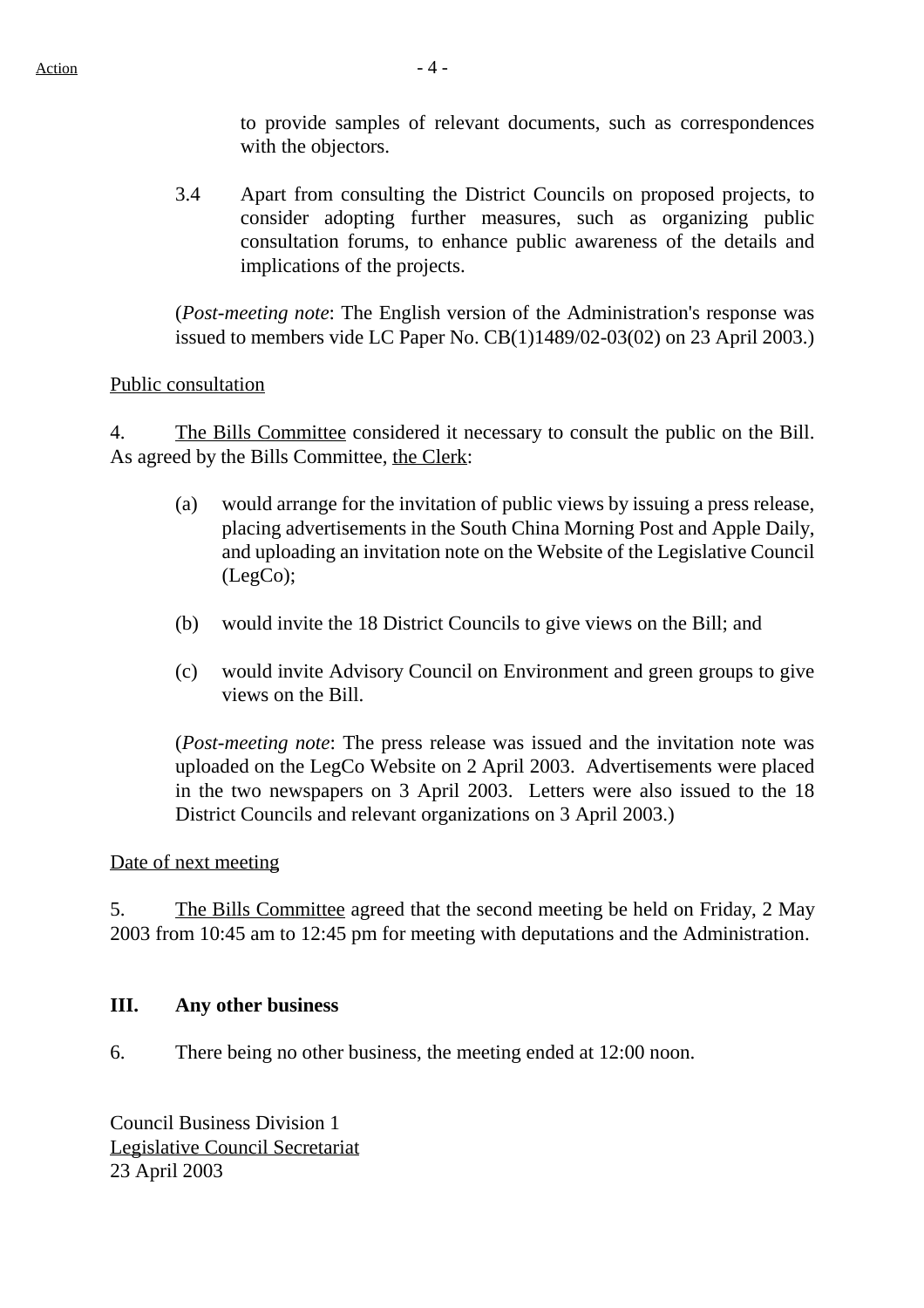# **Appendix**

## **Proceedings of the first meeting of the Bills Committee on Foreshore, Sea-bed and Roads (Amendment) Bill 2003 on Tuesday, 1 April 2003 at 10:45 am in Conference Room A of the Legislative Council Building**

| <b>Time marker</b> | <b>Speaker</b>                                      | Subject(s)                                                                                                                                                                                                                             | <b>Action</b>                                                                                  |
|--------------------|-----------------------------------------------------|----------------------------------------------------------------------------------------------------------------------------------------------------------------------------------------------------------------------------------------|------------------------------------------------------------------------------------------------|
|                    |                                                     |                                                                                                                                                                                                                                        | <b>Required</b>                                                                                |
| 000000-000113      | Mrs Selina CHOW<br>Mr IP Kwok-him<br>Mr Albert CHAN | <b>Election of Chairman</b>                                                                                                                                                                                                            |                                                                                                |
| 000114-000234      | Chairman                                            | Opening remarks                                                                                                                                                                                                                        |                                                                                                |
| 000235-000635      | Administration<br>Chairman<br>Mr Albert CHAN        | Discussion on the way forward                                                                                                                                                                                                          |                                                                                                |
| 000636-001033      | Administration                                      | Briefing by the Administration on the<br><b>Bill</b>                                                                                                                                                                                   |                                                                                                |
| 001034-001308      | Ms Emily LAU<br>Chairman<br>Administration          | Views of the Advisory Council on<br>Environment<br>(ACE)<br>and<br>green<br>Bill,<br>the<br>and<br>groups<br>on<br>the<br>Administration's response to these<br>views                                                                  | Bills Committee to<br><b>ACE</b><br>invite<br>and<br>green groups to give<br>views on the Bill |
| 001309-001441      | Administration                                      | Clarification<br>differences<br>the<br>on<br>between public<br>consultation<br>on<br>proposed projects prior to their<br>gazettal and the statutory mechanism<br>for handling objections raised by<br>persons affected by the projects |                                                                                                |
| 001442-001505      | <b>ALA</b>                                          | Clarification on the proposed period<br>lodging<br>objections<br>against<br>for<br>proposed projects                                                                                                                                   |                                                                                                |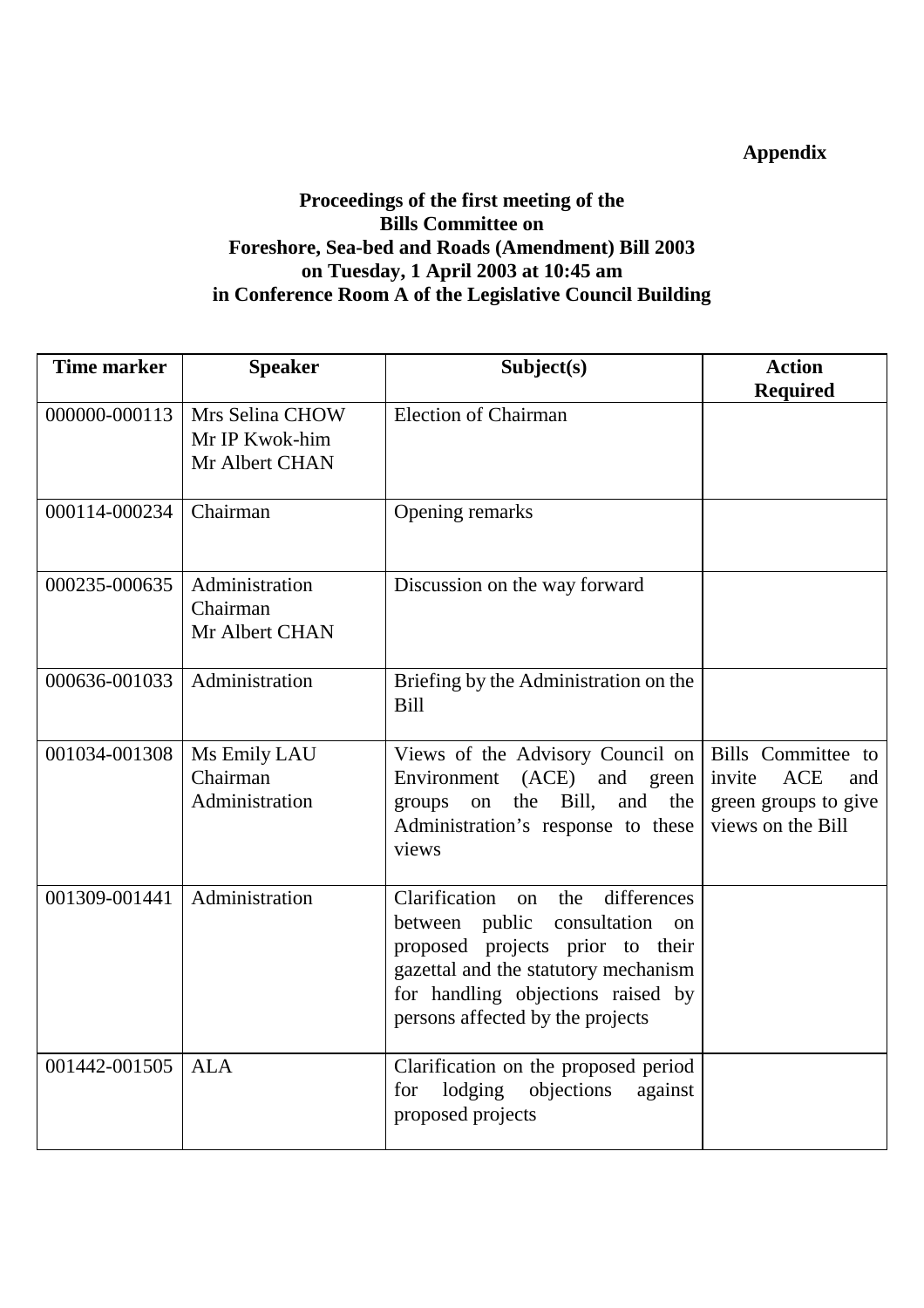| <b>Time marker</b> | <b>Speaker</b>                                               | Subject(s)                                                                                                                                                                                                                                                     | <b>Action</b><br><b>Required</b>                                                                                                                       |
|--------------------|--------------------------------------------------------------|----------------------------------------------------------------------------------------------------------------------------------------------------------------------------------------------------------------------------------------------------------------|--------------------------------------------------------------------------------------------------------------------------------------------------------|
| 001506-001656      | Ms Emily LAU<br>Chairman<br>Administration<br>Mr Albert CHAN | <b>Justifications</b><br>for<br>the<br>proposed<br>shortening of the period for lodging<br>objections                                                                                                                                                          |                                                                                                                                                        |
| 001657-001833      | Mr Albert CHAN                                               | Views on the proposed periods for<br>lodging and resolving objections                                                                                                                                                                                          |                                                                                                                                                        |
| 001834-002123      | Mr Albert CHAN<br>Chairman<br>Administration                 | Statistics on the objections to public<br>works projects in the past five years                                                                                                                                                                                | Administration<br>to<br>detailed<br>provide<br>of<br>analysis<br>the<br>objections<br>against<br>proposed<br>the<br>projects in the past<br>five years |
| 002124-002445      | Mr Albert CHAN<br>Administration                             | Details of the objections which were<br>resolved within seven to nine months                                                                                                                                                                                   |                                                                                                                                                        |
| 002446-003036      | Administration<br>Mr Albert CHAN<br>Chairman                 | Justifications for the proposed<br>(a)<br>shortening of the period for<br>resolving objections<br>Whether the shortened periods<br>(b)<br>would be adequate for the<br>affected persons to<br>prepare<br>supporting information to justify<br>their objections |                                                                                                                                                        |
| 003037-003102      | Chairman<br>Administration                                   | Administrative measures taken by the<br>speed<br>Government<br>up<br>to<br>the<br>resolving<br>processing<br>and<br>of<br>objections                                                                                                                           | Administration to set<br>the<br>out<br>administrative<br>measures                                                                                      |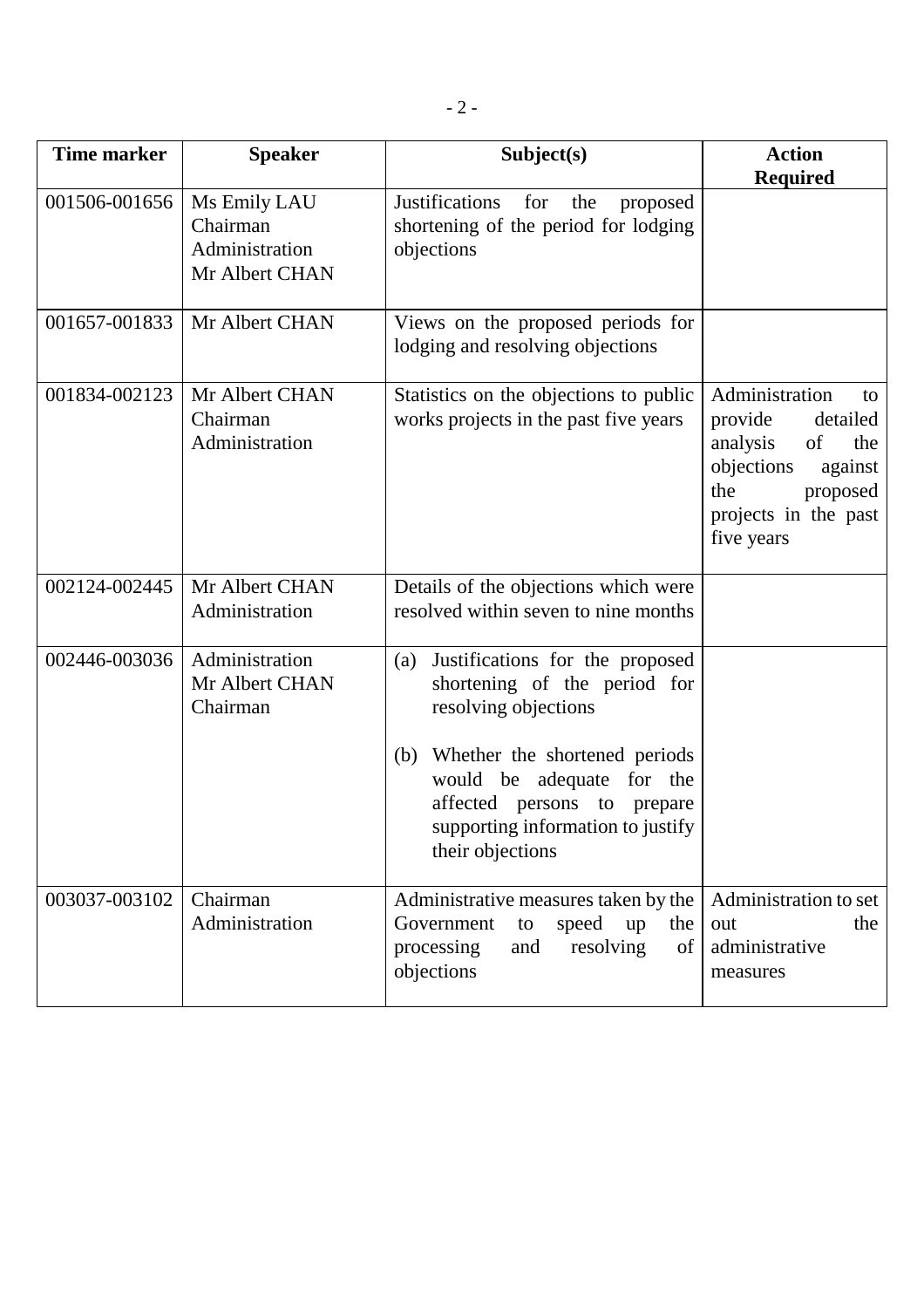| <b>Time marker</b> | <b>Speaker</b>                                                   | Subject(s)                                                                                                                                                                                                                                                           | <b>Action</b>                                                                                                                                                                                                                                                                                        |
|--------------------|------------------------------------------------------------------|----------------------------------------------------------------------------------------------------------------------------------------------------------------------------------------------------------------------------------------------------------------------|------------------------------------------------------------------------------------------------------------------------------------------------------------------------------------------------------------------------------------------------------------------------------------------------------|
|                    |                                                                  |                                                                                                                                                                                                                                                                      | <b>Required</b>                                                                                                                                                                                                                                                                                      |
| 003103-004119      | Dr LAW Chi-kwong<br>Chairman<br>Administration                   | Whether the amendments proposed<br>in the Bill, in particular the shorten<br>period for lodging objections against<br>proposed projects from two months<br>to 30 days, were reasonable<br>(Clauses 1 and 2 of Schedule 1 and<br>Clauses 1 and 2 of Schedule 2)       |                                                                                                                                                                                                                                                                                                      |
| 004120-005328      | IP Kwok-him<br>Administration<br>Chairman                        | Whether there was a need to<br>(a)<br>shorten the periods for lodging<br>and resolving objections<br>Whether the rights of the public<br>(b)<br>to lodge objections would be<br>compromised if the periods for<br>lodging and resolving objections<br>were shortened | Administration to set<br>the<br>existing<br>out<br>problems<br>in<br>processing<br>and<br>resolving objections<br>against<br>proposed<br>and how<br>projects,<br><b>Bill</b><br>could<br>the<br>address the problems<br>without<br>compromising<br>the<br>right of the public to<br>lodge objections |
| 005329-005853      | Mr Andrew WONG<br>Administration<br>Dr LAW Chi-kwong<br>Chairman | Whether<br>month<br>(a)<br>one<br>was<br>adequate for the public to lodge<br>objections<br>against<br>proposed<br>projects<br>(b) Further measures to enhance<br>public awareness of the details<br>and implications of proposed<br>projects                         | Administration<br>to<br>consider<br>member's<br>views                                                                                                                                                                                                                                                |
| 005854-010100      | Dr LAW Chi-kwong                                                 | Counter-proposal on the periods for<br>lodging and resolving objections                                                                                                                                                                                              |                                                                                                                                                                                                                                                                                                      |